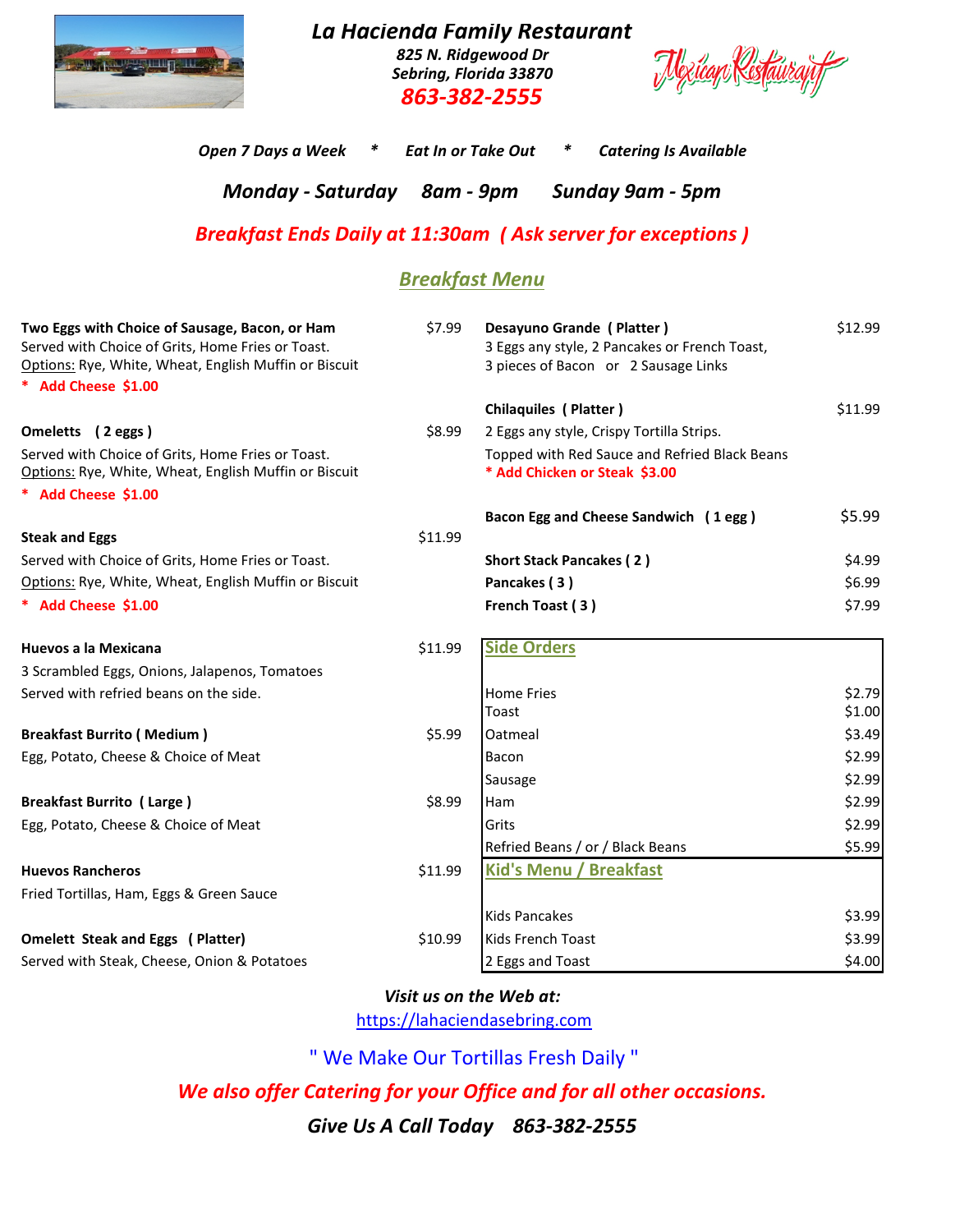## *Lunch and Dinner Menu*

| <b>Appetizers / Aperitivo</b>                   |         | <b>Burritos and Chimichangas</b>                                                         |         |
|-------------------------------------------------|---------|------------------------------------------------------------------------------------------|---------|
| Tortilla Chips & Salsa (Regular size)           | \$6.99  | Burrito (Medium Size)                                                                    | \$7.99  |
| with our House Sauce (not spicy)                |         | Lettuce, Tomatoes, Onions, Cilantro, Rice, Refried Beans                                 |         |
|                                                 |         | & Choice of meat. Wrapped together in a Flour Tortilla                                   |         |
| Tortilla Chips & Salsa ( Large Size )           | \$8.99  | Burrito (Large Size)                                                                     | \$9.99  |
| with our House Sauce (not spicy)                |         | Lettuce, Tomatoes, Onions, Cilantro, Rice, Refried Beans                                 |         |
|                                                 |         | & Choice of meat. Wrapped together in a Flour Tortilla                                   |         |
| <b>Bean and Cheese Dip</b>                      | \$8.99  | Chimichanga (Medium Size)                                                                | \$7.99  |
| Refried Beans, Melted Cheese, mixed together    |         | Rice, Refried Beans & Choice of meat wrapped inside                                      |         |
| surrounded with Tortilla Chips                  |         | a Flour Tortilla Deep Fried, with Lettuce, Tomatoes,                                     |         |
|                                                 |         | Onions, and Cilantro on the side                                                         |         |
| <b>Choriqueso</b>                               | \$9.99  |                                                                                          |         |
| Melted Cheese over Chorizo Sausage.             |         | Chimichanga (Large Size)                                                                 | \$9.99  |
| Served with Chips and Salsa.                    |         | Rice, Refried Beans & Choice of meat wrapped inside                                      |         |
| Guacamole                                       | \$9.99  | a Flour Tortilla Deep Fried, with Lettuce, Tomatoes,<br>Onions, and Cilantro on the side |         |
| Creamy Avocado, Onions, Tomatoes, Lime Juice,   |         |                                                                                          |         |
| lightly salted surrounded with Tortilla Chips   |         | Make it Wet for \$3.00 more. Add Rich Creamy Cheese                                      |         |
|                                                 |         | Sauce to your order of either Burrito or Chimichanga                                     |         |
| <b>Nachos</b>                                   | \$10.99 |                                                                                          |         |
| Refried Beans, Cheese, & Jalapenos layered on   |         | Turn your meal into a Platter for \$3.00 more with a                                     |         |
| top of Tortilla chips                           |         | side of Rice & Refried Beans                                                             |         |
| * Add your Choice of Meat \$2.00                |         |                                                                                          |         |
|                                                 |         | <b>Tacos</b>                                                                             |         |
| Nacho Supreme                                   | \$10.99 |                                                                                          |         |
| Refried Beans, Cheese, Diced Tomatoes & Onions, |         | 2 Taco (Platter)                                                                         | \$10.99 |
| Layored over Tortilla Chips with Sour Cream     |         | Tortillas Stuffed with Choice of Chicken, Beef or Steak.                                 |         |
|                                                 |         | Choice of toppings. Served w/ Rice & Refried Beans                                       |         |
| Pico De Gallo                                   | \$7.99  |                                                                                          |         |
| Tomatoes, Onions, Cilantro and Lime Juice       |         | 3 Taco (Platter)                                                                         | \$12.99 |
| surrounded with Tortilla Chips                  |         | Tortillas Stuffed with Choice of Chicken, Beef or Steak.                                 |         |
|                                                 |         | Choice of toppings. Served w/ Rice & Refried Beans                                       |         |
| 4 Mini Tostadas (Corn)                          | \$8.99  |                                                                                          |         |
|                                                 |         | 4 Mini Tacos (Corn Tortilla only)                                                        | \$8.99  |
|                                                 |         | Cilantro, Onions and your Choice of Meat                                                 |         |
|                                                 |         | Add another Taco (corn \$2.50 ea) (flour \$3.00 ea)                                      |         |
|                                                 |         | Lettuce, Tomatoes, Onions, Cilantro and a Lime                                           |         |
|                                                 |         | with Choice of Meat and Sauce                                                            |         |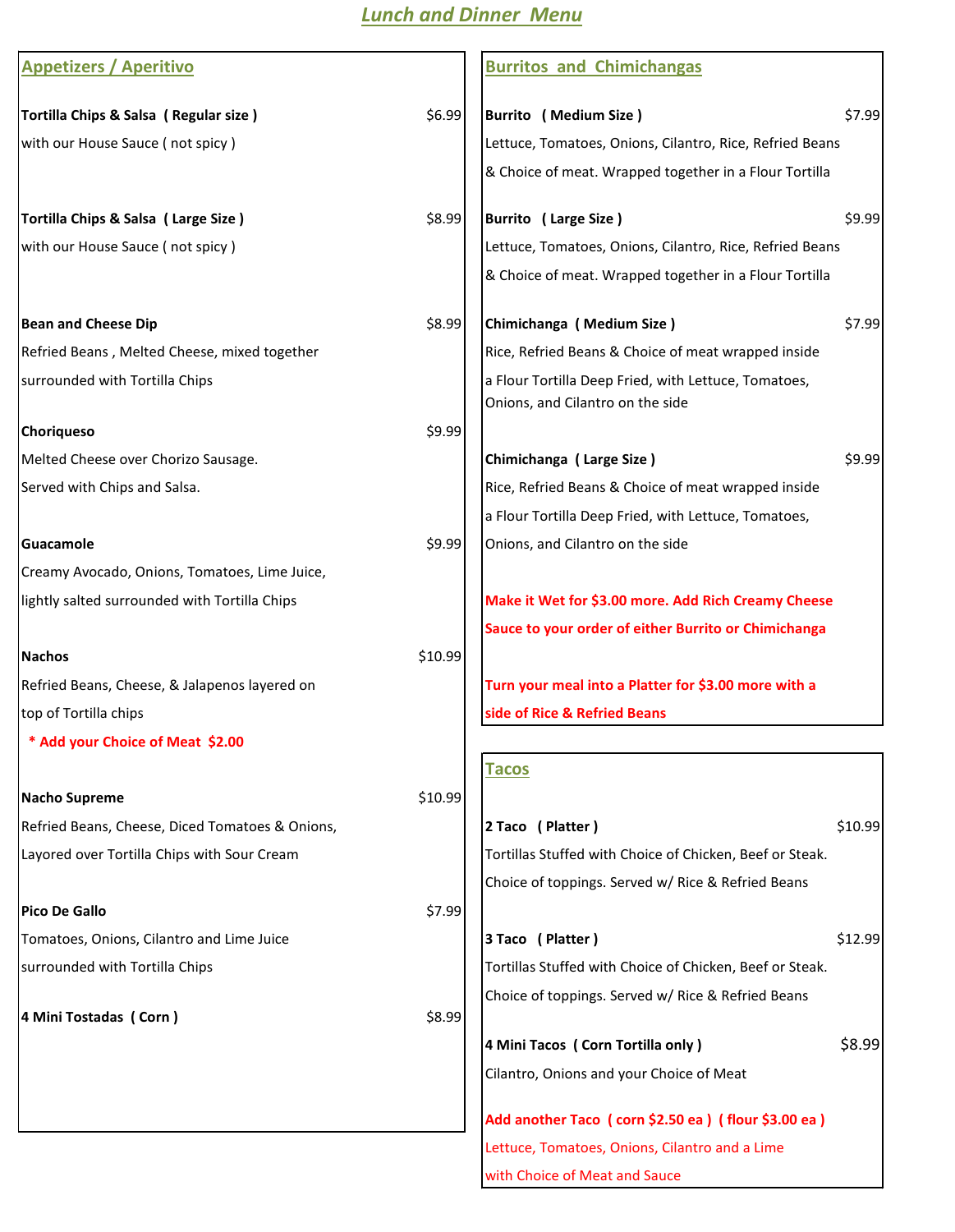# *Lunch and Dinner Menu ( Cont )*

| <b>Sizzling Pan Favorites</b>                            |         | Carne Arrachera (Platter)                                                                      | \$14.99 |
|----------------------------------------------------------|---------|------------------------------------------------------------------------------------------------|---------|
|                                                          |         | Char Broiled Skirt Steak. Served w/ Rice & Refried Beans                                       |         |
| Chicken Fajita Platter                                   | \$14.99 |                                                                                                |         |
| Served with Rice, Refried Beans, and Tortillas           |         | <b>Bistek Ranchero (Platter)</b>                                                               | \$14.99 |
|                                                          |         | Pan Fried Chunks of Steak. Topped with our                                                     |         |
| <b>Steak Fajita Platter</b>                              | \$16.99 | Ranchero Sauce. Served w/ Rice & Refried Beans                                                 |         |
| Served with Rice, Refried Beans, and Tortillas           |         |                                                                                                |         |
|                                                          |         | Fajitas Trio (Platter)                                                                         | \$18.99 |
| <b>Shrimp Fajita Platter</b>                             | \$18.99 | Steak, Chicken, Shrimp, Onions & Bell Peppers.                                                 |         |
| Served with Rice, Refried Beans, and Tortillas           |         | Served with Rice, Refried Beans and Tortillas                                                  |         |
|                                                          |         |                                                                                                |         |
| Huarache                                                 | \$10.99 | Parrillada (Platter)                                                                           | \$22.99 |
| Oval Corn Tortilla, Stuffed with Chicken, Pork or Steak. |         | Steak, Chicken, Onion, Bell Pepper, Chorizo,                                                   |         |
| Lettuce, Tomato, Cilantro, Onion, Cheese, & Sour Cream   |         | Sausage & Shrimp. Served with Rice & Refried Beans.                                            |         |
| 3 Gorditas                                               | \$11.99 | Alambre (Platter)                                                                              | \$17.99 |
| 3 Fried Dough Stuffed with Refried Beans &               |         | Steak, Chicken, Shrimp, Onion, Bell Peppers,                                                   |         |
| Choice of Meat, Lettuce, Tomato and Onions               |         | Melted Cheese on top. Served w/ Rice & Refried Beans.<br>and Tortillas                         |         |
| Quesadilla (Medium Size)                                 | \$8.99  |                                                                                                |         |
| Flour Tortilla Stuffed w/ Choice of Meat, Lettuce,       |         | Enchiladas Rojas / Verdes (Platter)                                                            | \$11.99 |
| Tomato, Onions, Cilantro with Melted Cheese.             |         | 3 Tortillas Stuffed w/ Choice of Chicken & Cheese.<br>or Ground Beef. Topped with Red or Green |         |
| Quesadilla (Large Size)                                  | \$10.99 | Sauce. Served w/ Rice & Refried Beans                                                          |         |
| Flour Tortilla Stuffed w/ Choice of Meat, Lettuce,       |         |                                                                                                |         |
| Tomato, Onions, Cilantro with Melted Cheese.             |         | <b>Puerco Al Pastor (Platter)</b><br>Seasoned Pork with Red Sauce & Spices.                    | \$12.99 |
| Sopes $(3)$                                              | \$11.99 | Served with Rice and Refried Beans.                                                            |         |
| 3 Masa Doughs Fried, Topped w/ Refried Beans, Choice     |         |                                                                                                |         |
| of Meat, Lettuce, Tomato, Avocado, Jalapenos & Cheese    |         | Carnitas (Platter)                                                                             | \$12.99 |
|                                                          |         | Braised Pork. Served with Rice & Refried Beans.                                                |         |
| Tostadas (3 Fried Tortillas)                             | \$12.99 |                                                                                                |         |
| Topped with Refried Beans, Choice of Meat, Lettuce,      |         | <b>Flautas</b><br>3 Deep Fried Taquitos, Stuffed with Chicken, Lettuce,                        | \$11.99 |
| Tomatoe, Avocado & Jalapenos. Topped with Cheese.        |         | Tomato, Avocado & Cheese. W/ Rice & Refried Beans                                              |         |
| * Choice of Meats Selections                             |         | <b>Burgers and Tortas</b>                                                                      |         |
| Pulled Pork, Pulled Beef, Steak, Ground Beef, Marinated  |         |                                                                                                |         |
| Pork, Pulled Chicken, or Grilled Chicken Strips          |         | All Burgers come with Lettuce, Tomatoes, Onions                                                |         |
|                                                          |         | Pickles, and Mayo. All Tortas come with the same                                               |         |
| Kid's Menu / Lunch & Dinner                              |         | Plus Refried Beans inside (No Pickles)                                                         |         |
|                                                          |         | (All Burgers & Tortas Served with French Fries)                                                |         |
| <b>French Fries</b>                                      | \$4.99  |                                                                                                |         |
| <b>Hispanic Yellow Rice</b>                              | \$5.00  | Torta (Your Choice of Meat)                                                                    | \$11.99 |
| Chicken Nuggets (10)<br>10" Quesadilla with Cheese       | \$7.99  | Hamburger                                                                                      | \$10.99 |
|                                                          | \$7.99  | Cheese Burger                                                                                  | \$10.99 |
|                                                          |         | <b>Bacon Cheese Burger</b>                                                                     | \$11.99 |